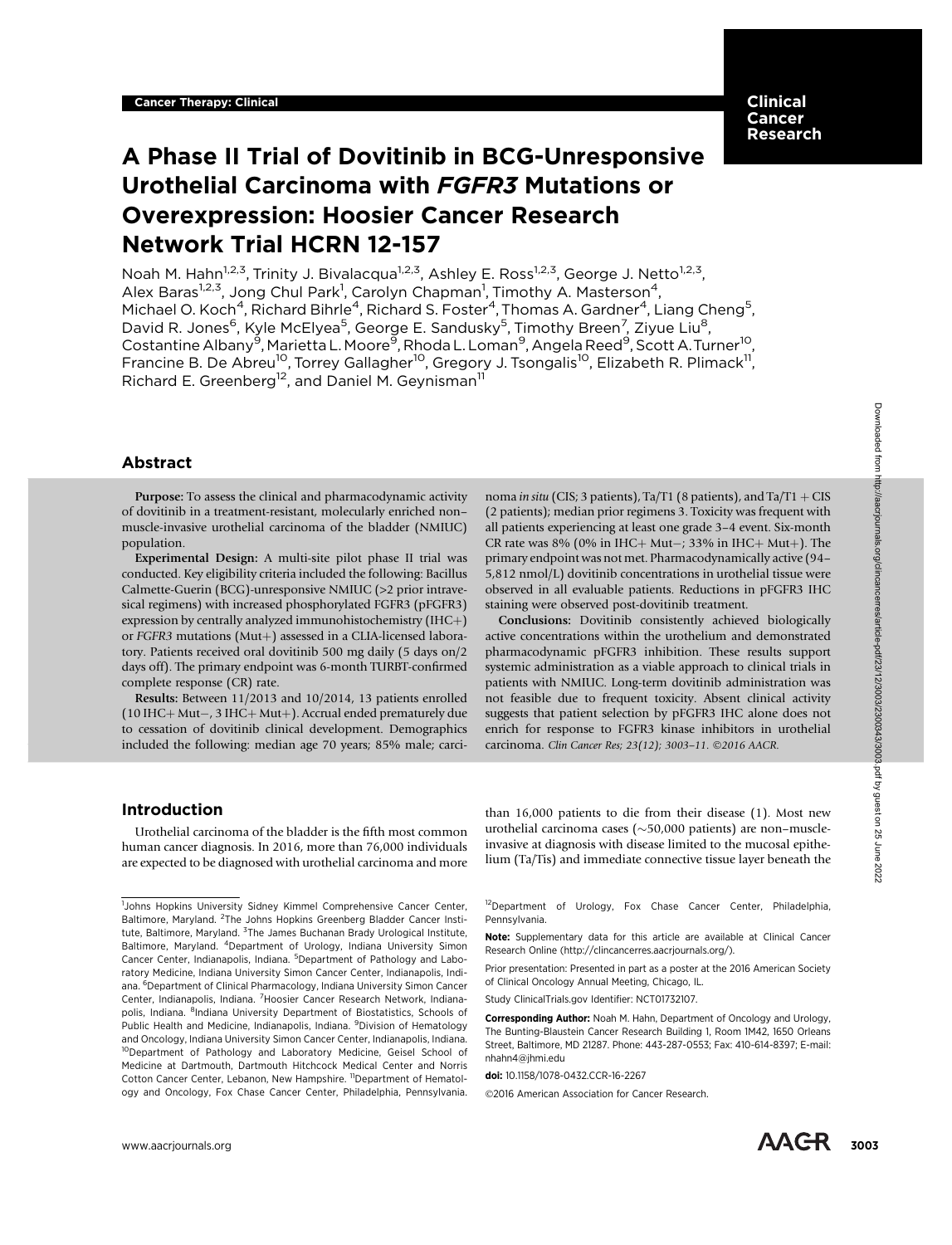# Translational Relevance

This trial reports the toxicity, pharmacodynamics, and clinical efficacy profiles of the oral FGFR1-3 and VEGFR1-3 multitargeted tyrosine kinase inhibitor, dovitinib, in a pilot phase II investigation in patients with Bacillus Calmette-Guerin (BCG)-unresponsive non–muscle-invasive urothelial carcinoma of the bladder (NMIUC) with tumors harboring FGFR3 alterations. In addition to demonstrating reductions in posttreatment pFGFR3, confirmed biologically active dovitinib concentrations were observed in the bladder urothelium. This trial is the first NMIUC study to require genomic testing as an eligibility requirement and to demonstrate successful achievement of therapeutic urothelial tissue concentrations of systemically administered targeted therapies. Thus, it greatly expands the potential therapeutic approaches to treat this high-risk population. Lack of clinical efficacy was hampered by frequent drug toxicity and a paucity of patients harboring FGFR3 mutations. Additional FGFR3 targeting approaches in molecularly enriched urothelial carcinoma populations are ongoing and clearly worthy of further study, including in patients with NMIUC.

mucosa (T1; ref. 2). The clinical course of non–muscle-invasive urothelial carcinoma of the bladder (NMIUC) is dominated by frequent recurrences requiring surveillance (with cystoscopy, bladder biopsy, urine cytology, etc.). The need for long-term invasive monitoring and treatment has significant cost and morbidity for patients with urothelial carcinoma. Compared with other malignancies, urothelial carcinoma ranks highest in lifetime per patient costs with an average cost from diagnosis to death of \$96,500 per patient (3).

Standard therapy for high-risk patients with NMIUC includes transurethral resection of bladder tumor (TURBT) augmented by intravesical administration of Bacillus Calmette-Guerin (BCG), an attenuated bovine mycoplasma–derived agent. Two metaanalyses of randomized trials of TURBT plus BCG versus TURBT alone demonstrated a reduction in 12-month tumor recurrence rate from 56% to 29% (<sup>P</sup> < 0.001) and a reduction in progression to muscle-invasive stages from 13.8% to 9.8% ( $P = 0.001$ ) in association with BCG therapy (4, 5). While BCG therapy is successful at preventing early tumor recurrences, most patients do not maintain sustained remissions. With 5-year follow-up, recurrent bladder tumors requiring repetitive TURBT and further cystoscopic surveillance are observed in 40% to 66% of patients (6, 7). For post-BCG tumor recurrences, BCG-unresponsive disease is defined by any of the following features: recurrent NMIUC after 2 prior adequate BCG regimens, recurrent T1 disease at the initial 3-month posttreatment TURBT, recurrent NMIUC within 6 months of last BCG administration, and NMIUC involving the prostatic urethra (8). Transient remissions are often observed with additional intravesical therapy approaches; however, only 10% to 15% of patients remain recurrence-free at 1 year (9, 10). Thus, cystectomy is considered a standard treatment in BCG-unresponsive patients (11). A need clearly exists to explore the clinical efficacy of novel agents in this high-risk NMIUC population.

Across multiple cancer types, the critical role of angiogenesis in tumor migration, proliferation, and metastasis is well established

with VEGF and VEGFR serving as key mediators (12, 13). In urothelial carcinoma, associations between increased tumor VEGF expression and high-grade disease, advanced stage, and poor prognosis have been observed (14–16). Initial phase II trials in metastatic patients with urothelial carcinoma combining chemotherapy with the anti-VEGFR2 monoclonal antibody bevacizumab have demonstrated promising overall survival outcomes compared with historical controls with a definitive phase III trial of chemotherapy with or without bevacizumab completed and data maturing (17, 18).

In addition to VEGFR, FGFR3 has been implicated as a critical facilitator of urothelial carcinoma carcinogenesis, particularly in NMIUC (19, 20). FGFR3 mutations or overexpression promote FGFR dimerization and constitutive activation of downstream signaling pathways in the absence of ligand in up to 80% of lowgrade NMIUC tumors (21). These mutations result in a hyperplastic phenotype dominated by frequent tumor recurrences with infrequent progression to muscle-invasive stages. While FGFR3 mutations are highly associated with low-grade NMIUC, overexpression of FGFR3 has been observed in up to 42% of highgrade muscle-invasive urothelial carcinoma tumors (22). Furthermore, either an FGFR3 mutation or overexpression of the FGFR3 protein in the absence of mutation has been observed in 54% of muscle-invasive urothelial carcinoma tumors (22). Thus, while FGFR3 mutations likely are an early event in the tumorigenesis of low-grade noninvasive urothelial carcinoma tumors, alterations of FGFR3 may still play a role in the continued proliferation of high-grade urothelial carcinoma.

Dovitinib is an oral tyrosine kinase inhibitor of FGFR1-3, VEGFR1-3, PDGFRb, c-Kit, RET, TrkA, CSF-1R, and FLT3 which has demonstrated a tolerable safety profile in single agent and combination regimens (23). Increasing evidence demonstrates that FGFR1 is a crucial mediator of tumor angiogenesis (24). In preclinical tumor models, blockade of the FGF pathway has proven to be an effective method of overcoming resistance to VEGFR inhibitors (25). Given the previously described importance of VEGF in urothelial carcinoma progression and the frequent FGFR3 aberrations in NMIUC, we conducted a multisite pilot trial in patients with BCG-unresponsive NMIUC harboring FGFR3 gene alterations to evaluate the clinical and biologic outcomes of oral dovitinib therapy.

# Materials and Methods

## Study design

A single-arm, nonrandomized, multicenter phase II study (NCT01732107) was conducted between 3 sites: Indiana University Simon Cancer Center (Indianapolis, IN), Fox Chase Cancer Center (Philadelphia, PA), and Johns Hopkins Sidney Kimmel Comprehensive Cancer Center (Baltimore, MD). Standard of care and correlative biospecimens were collected pre- and posttreatment from all patients. The study was approved by the institutional review boards of each site.

### Patients

Key eligibility criteria included: histologically confirmed Ta, T1, or Tis stage NMIUC assessed by TURBT performed within 42 days of registration; somatic tumor mutations in FGFR3 exons 7, 10, or 15 (S373C, G372C, Y375C, G382R, K652E, K652Q, K652T, K652M, A393E, S249C, and R248C) or tumor overexpression of phosphorylated (pFGFR3) by immunohistochemistry (IHC)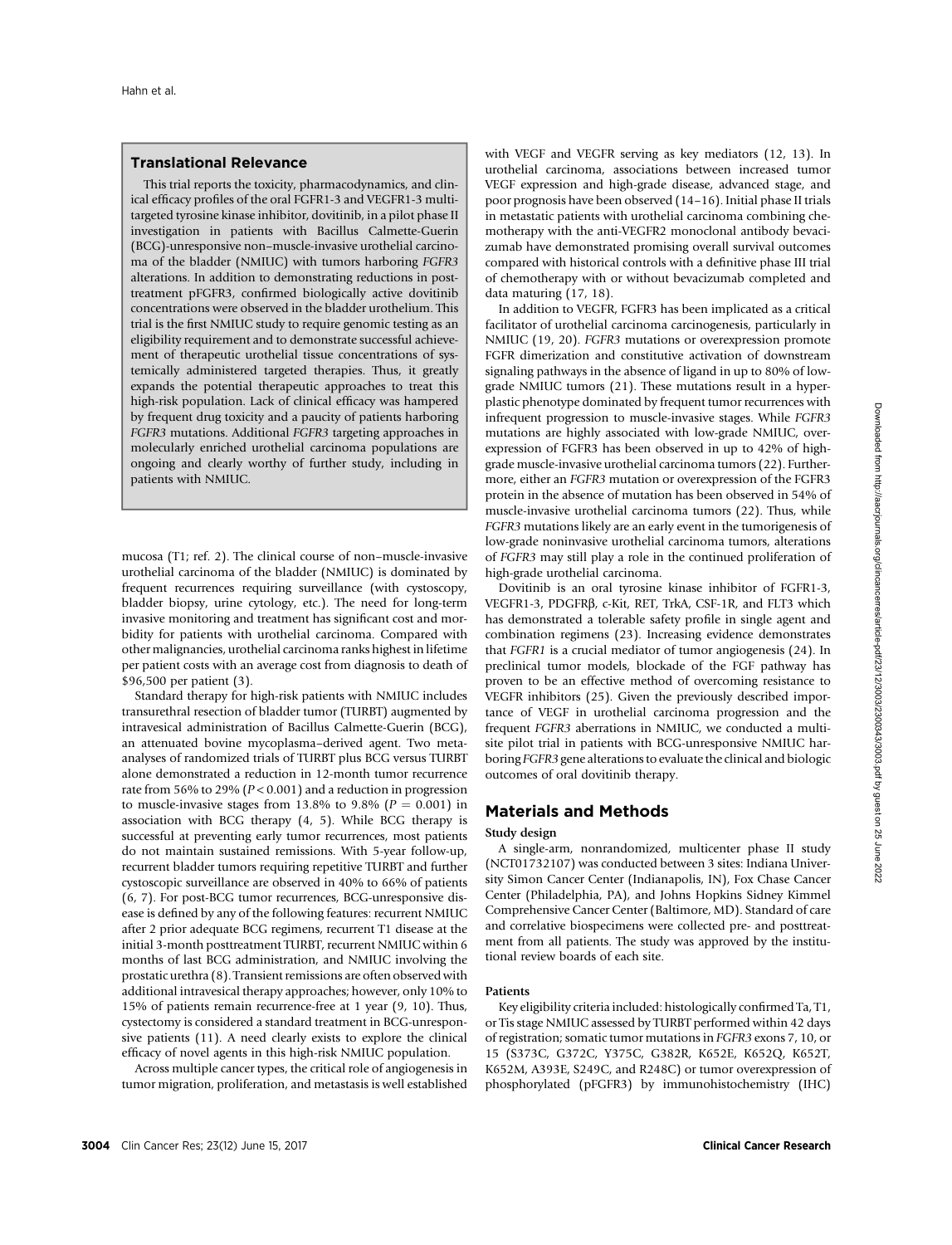defined as  $1+$  or greater tumor pFGFR3 staining; recurrent NMIUC despite at least 2 prior intravesical treatment regimens (no limit), one of which must have been BCG; patients medically unfit for or refusing cystectomy; age >18 years; ECOG performance status 0–2; adequate hematologic and liver function; creatinine clearance >30 mL/min by modified Cockcroft–Gault equation; and documented, written informed consent. Major exclusion criteria included: evidence of muscle-invasive or metastatic disease on pre-study screening tests; concurrent upper tract urothelial carcinoma; prior VEGFR or FGFR-targeted therapy.

### Treatment

Patients were treated with dovitinib 500 mg by oral administration once per day for 5 consecutive days followed by 2 days off each week. A cycle was defined as 4 weeks of therapy. No maximum number of treatment cycles was stipulated. Dose reductions to 400 and 300 mg were permitted in the event of treatment-related toxicity. Because of drug–drug interactions, full dose anti-coagulation with warfarin was not allowed, however, use of low-molecular weight heparin at full-dose was permitted. Usage of anti-emetic and colony-stimulating growth factor medications was at the discretion of the treating physician.

### Disease evaluations

At baseline, the absence of metastatic disease was confirmed by abdomen and pelvis CT scan and chest X-ray or CT scan. Adequate cardiac function was confirmed by echocardiogram and electrocardiogram assessments. History and physical examination findings, vital signs, baseline symptoms, and laboratory assessments were performed within 14 days of registration. Exams, vital signs, toxicity evaluations (per CTCAE v4.0), and laboratory assessments were performed biweekly for the first 2 cycles of treatment and every 4 weeks thereafter.

All patients were evaluated with urine cytology and cystoscopy every 3 months during the first year and per the treating physician's discretion thereafter. TURBT's were required at 3- and 6 month posttreatment with only for cause TURBT's thereafter. At each TURBT, biopsy tissue was obtained from all previous and new tumor sites, the bladder dome, anterior bladder wall, left lateral bladder wall, right lateral bladder wall, and the bladder trigone. Patients with any NMIUC at the 6-month evaluation or beyond were considered relapses as were patients with carcinoma in situ (CIS) at the 3-month evaluation. Patients with papillaryonly disease at the 3-month cystoscopy/TURBT who declined further dovitinib therapy were classified as relapsed. Testing of urine for evidence of relapse by FISH was allowed but not required. The same was true for the use of blue light cystoscopy. An isolated FISH-positive urine finding was not classified as a relapse event. Complete response (CR) was defined as no evidence of any remaining urothelial carcinoma tumors of any T stage (including Tis) as assessed by cystoscopic examination and urine cytology. In addition to these criteria, the 6-month CR rate required no evidence of tumor within the 6-month posttreatment TURBT biopsies. The 1-year relapse-free survival rate was defined as the proportion of patients treated with dovitinib with no evidence of any urothelial carcinoma at 12 months of follow up. Patients with any evidence of muscle-invasive tumors (T2 or above) or metastatic disease in follow-up were considered as progressive disease.

At the time of all TURBTs or cystectomy, tumor samples were sent for standard-of-care diagnostic evaluation and complete pathologic staging information was recorded. Samples from the same blocks were cut and archived for correlative studies. Resolution of any treatment-related toxicities was confirmed 30 days after administration of a patient's last dovitinib dose. Patients were not followed for long-term overall survival outcomes.

### FGFR3 mutation analysis

At baseline, 5 individual 5-µm-thick slides were cut from the patient's representative TURBT block with the highest grade tumor and greatest volume of tumor present. In slides with less than 40% tumor cells present, macrodissection was performed to ensure maximum tumor cell DNA content. Also, at baseline, a 30-mL urine sample was obtained from all patients and centrifuged at 3,500 rpm for 10 minutes. The resulting supernatant and cell pellet were transferred into separate cryovials and stored at  $-70^{\circ}$ C until analyzed. Slides and urine cell pellets were shipped to the laboratory for Clinical Genomics and Advanced Technology (CGAT) at the Dartmouth Hitchcock Medical Center. Tumor and urine cell pellet DNA extraction was performed per manufacturer's specification [Qiagen Puregene (tissue) and Qiagen DNeasy (cell pellet)]. FGFR3 mutational status was determined using a custom designed SNaPshot assay (ThermoFisher Scientific) for all common mutations in FGFR3 coding exons including exons 7, 10, and 15. The presence or absence of specific FGFR3 mutations (S373C, G372C, Y375C, G382R, K652E, K652Q, K652T, K652M, A393E, S249C, and R248C) was communicated to HCRN within 14 days of specimen receipt.

## Phosphorylated FGFR3 IHC analysis

Simultaneously at baseline, 5 individual 5-µm-thick slides from the patient's tumor and a single hematoxylin and eosin (H&E) slide from the same block were shipped to the IUSCC Immunohistochemistry Core Laboratory for FGFR3 IHC analysis. Slides were heated to  $60^{\circ}$ C for 15 minutes. Slides were deparaffinized and rehydrated sequentially with xylene (5 minutes  $\times$  2), 100% ethyl alcohol solution (2 minutes  $\times$  2), and 95% ethyl alcohol solution (2 minutes  $\times$  2) on a Sakura linear stainer. Antigen retrieval utilized PT Link (PT10030, Dako) in conjunction with EnVision FLEX High pH target retrieval solution (K8000, Dako). Cycles began at 85°C and were heated to  $100^{\circ}$ C for 20 minutes followed by cooling back to 85°C and placement in wash buffer (K8002, Dako). Baseline phosphorylated FGFR3 staining for trial eligibility evaluation was performed on a Dako Autostainer platform utilizing the sc-33041 anti-FGFR3 (phospho Y724) antibody (Santa Cruz Biotechnology). The sc-33041 pFGFR3 antibody was optimized to a 1:100 dilution for 30 minutes prior to the conduct of this trial utilizing 15 breast cancer cases as positive controls. Following pFGFR3 staining, slides were dehydrated sequentially with 95% ethyl alcohol solution (2 minutes  $\times$  1), 100% ethyl alcohol solutions (3 minutes  $\times$  2), and xylene (5 minutes  $\times$  2) followed by coverslipping. The immunostained slides were evaluated by 2 different pathologists. Areas within the tumor were scored as follows:  $0 =$  negative,  $1+=$  mild staining,  $2+=$ moderate staining,  $3+$  = strong staining. Both positive and negative controls were run in addition to the samples. Because a reductions to 50 and 300 mg were permitted in the error of comparison of the 10 animary. The results of the error of the error of the error of the error of the error of the error of the error of the error of the error of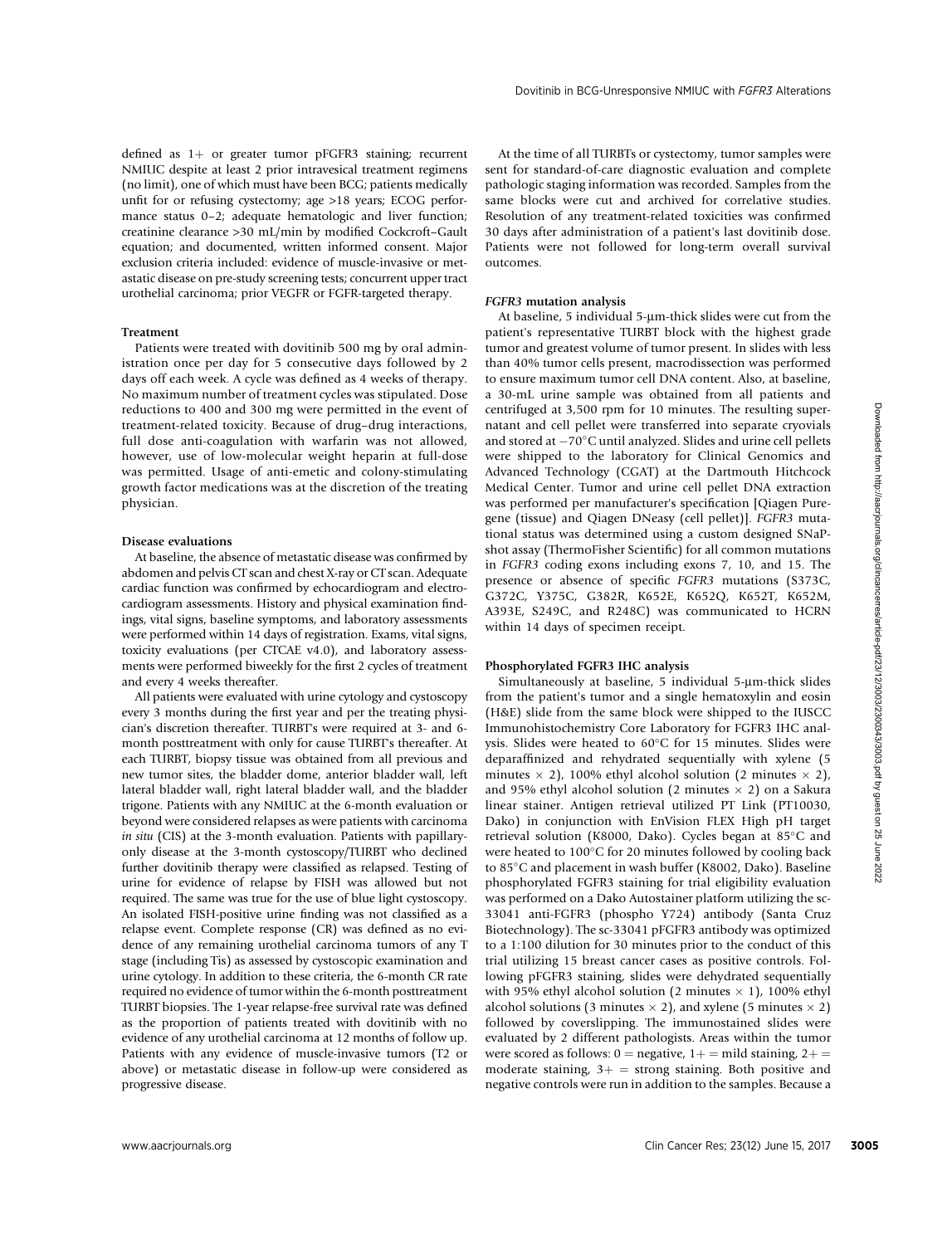clinically relevant cutoff for pFGFR3 IHC intensity had not previously been established, tumors with any staining intensity  $(1+$  or greater) were considered pFGFR3-overexpressing. During the conduct of the trial, improved commercial pFGFR3 antibodies became available. The correlative pre- and posttreatment pFGFR3 analyses were, therefore, performed utilizing the ab155960 anti-FGFR3 (phospho Y724) antibody (Abcam). The ab155960 evaluation scheme was validated across 19 different individual cases of bladder cancer for antibody specificity. Triplicate runs of this validation scheme showed that low strainers  $(1+)$ , moderate strainers  $(2+)$ , and strong strainers  $(3+)$  were replicated across all runs. High, medium, and low staining positive controls were identified and used across all runs. All other antibody optimization procedures mirrored those of the sc-33041 antibody with the exception that the ab155960 antibody was optimized with to a 1:25 dilution for 40 minutes. The sc-33041 antibody continued to be utilized for eligibility determination throughout the entire conduct of the study. Aperio's ScanScope CS whole slide digital imaging system (Leica Biosystems) was used for baseline and posttreatment pFGFR3 pathology imaging. The system imaged all slides at 20  $\times$ . The scan time ranged from 1  $\frac{1}{2}$  minutes to a maximum time of 2  $\frac{1}{4}$  minutes. The whole images were housed and stored in their Spectrum software system and images were shot from the whole slides. Quantification of pFGFR3 staining was performed on the HALO image analysis platform (Indica Labs). An algorithm was designed on the basis of pattern recognition that quantified tumor cells within pFGFR3-positive areas (tumor) and pFGFR3-negative areas (invasive margin). HALO's classifier package performed image analysis based on RGB (red, green, blue) spectra which was used to detect cells positively expressing pFGFR3 against negative expressing counterstained hematoxylin cells. The algorithm calculated the classified area (mm<sup>2</sup>) and percentage of tumor expression (% positive cells/% of all nucleated cells) using the HALO classifier package. The total percentage of positive expression in each group was averaged and SD was calculated. Further analysis was performed on 3 hotspots on each tissue via HALO's area quantification package. An algorithm was designed to quantify positive pFGFR3-expressing tumor cells in weak, moderate, and high positivity values. An average of hotspots for the tissues collected at day 1 was calculated along with SD. These data were compared with an average of hotspots of the tissues collected between cycle 3 days 26 and 30 for their total positivity and according to weak, moderate, high, and total expression.

### Dovitinib pharmacokinetic tissue analysis

At the 3-month posttreatment disease assessment, a bladder biopsy of tumor or normal appearing urothelium was obtained for pharmacokinetic analysis to confirm achievement of biologically active dovitinib tissue concentrations via oral drug administration. The pharmacokinetic biopsy sample was flashfrozen, stored in liquid nitrogen, and shipped to the IUSCC Clinical Pharmacology Analytical Core (CPAC) for analyses. Tissue samples were homogenized in PBS, internal standard (sorafenib) was added to each sample, the samples were extracted with ethyl acetate, and injected into an HPLC-MS/ MS (API 4000; AB Sciex). Plasma was used for the matrix of the standard samples to estimate tissue concentrations. The lower limit of quantification was 8 ng/sample. For ease of comparison, tissue concentrations (ng/g) were converted to the nanomolar concentrations (assuming 1-g tissue is equivalent to 1-mL water).

### Statistical considerations

The primary endpoint of the trial was 6-month CR rate. With a 6-month CR rate of clinical interest of  $\geq$  25%, a sample size of 20 patients provided an 80% power to exclude a lower bound of  $\leq$ 10% utilizing a one-sided 90% confidence interval (CI) of Agresti–Couli type. With an estimated FGFR3 mutation or overexpression present in 40% of BCG-unresponsive tumors, screening of 50 patients' tumors was estimated to enroll the required 20 patients on dovitinib therapy. An evaluation of early stopping was planned at the first 10 patients completing 3-month assessment for progression to T2 or greater stages, whose objective was to stop the study if the likelihood of progression rate was more than 20%. A rule was chosen that the study should be terminated if 5 or more progressions were observed of 10 patients, which is the minimal number that leads to a 90% Agresti–Coull CI with a lower bound above 20%. Rates of CR, progressive disease, and treatment-related toxicity were summarized by 95% CIs. Associations between pre- and posttreatment pFGFR3 IHC staining intensity were compared by paired  $t$  testing with significance set at  $P < 0.05$ .

# Results

## Patients

Between November 2013 and October 2014, 17 patients were screened and 13 patients were enrolled. Fifteen patients (88%) had sufficient tumor tissue for FGFR3 mutation testing. Two patients with tumors demonstrating no FGFR3 mutations were considered screen failures after the study amendment capping the enrollment of FGFR3 mutation–negative patients was in place. Further accrual was stopped because of cessation of clinical development of dovitinib. Patient demographics are summarized in Table 1 and included: median age 70 years (range, 57–78 years), 85% male, and 85% Caucasian. Baseline TURBT tumor stages were: CIS, 3 patients; Ta or T1, 8 patients; and Ta or T1 with concurrent CIS, 2 patients. Patients had received a median of 3 prior intravesical regimens (range, 2–6) with all patients having received at least 2 prior BCG induction courses. The median time from last intravesical therapy was 6 months (range, 1–33). Tumor FGFR3 mutations were detected in 3 patients (18% of screened patients) with a concordant urine FGFR3 mutation detected in 1 of the 3 patients.

# Dovitinib treatment

Patients received a median of 4 cycles of dovitinib treatment (range, 1–19). Ten patients (77%) required dovitinib dose reductions. Two patients (15%) discontinued dovitinib treatment prematurely and did not undergo planned 3-month posttreatment disease evaluations. Reasons for discontinuation included: physician discretion discontinuation of treatment due to a traumatic intracranial hemorrhage sustained in a ground-level fall unrelated to study treatment (1 patient) and patient choice to withdraw from study (1 patient). In addition, dovitinib therapy was discontinued per treating physician's discretion in a single patient after 19 cycles after the patient revealed a prior history of retinal detachment unknown to the treating team at study enrollment.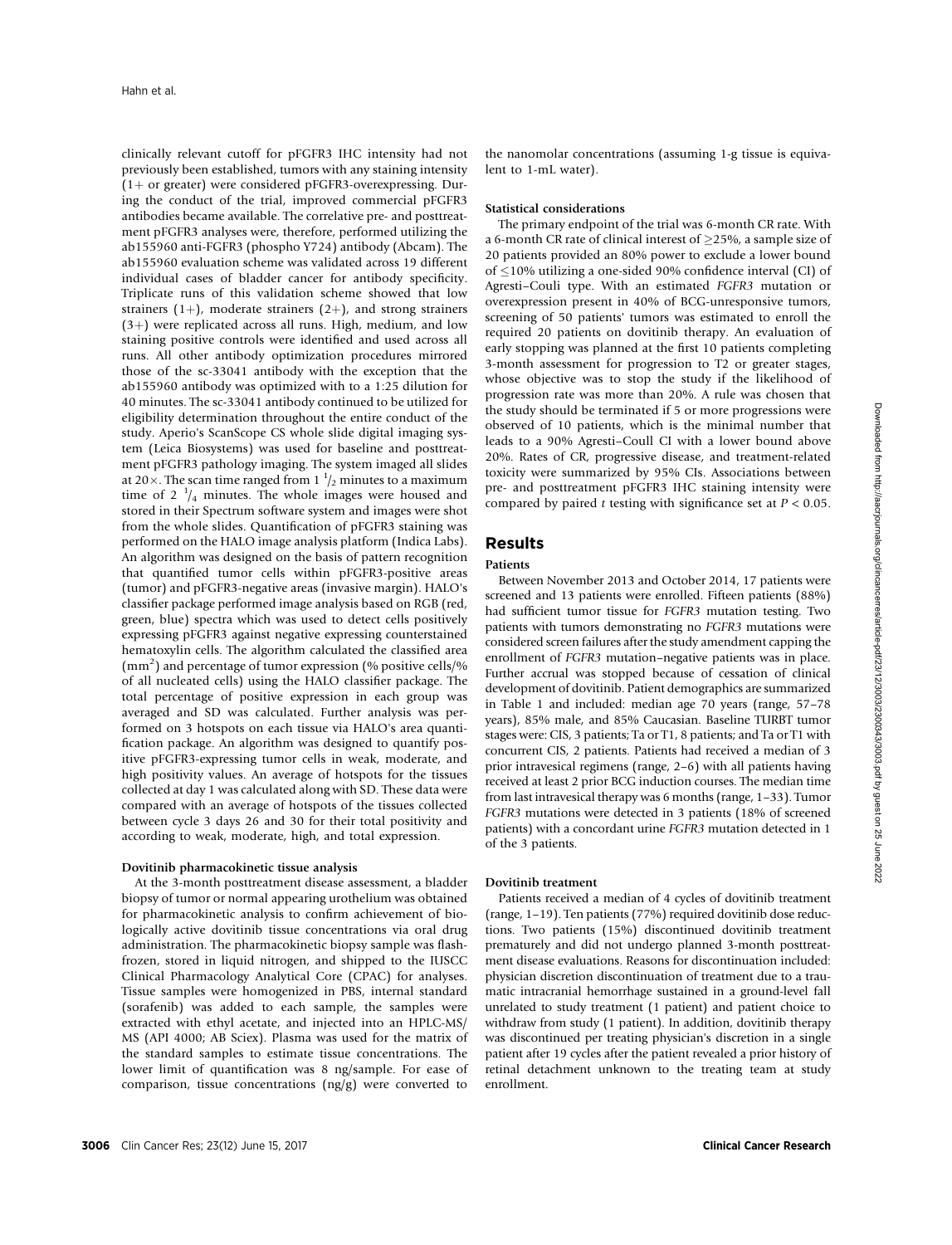|         |        |        |      |            |                           | Time from last | Tumor FGFR3 | Urine FGFR3 | <b>DFGFR3 IHC</b> |
|---------|--------|--------|------|------------|---------------------------|----------------|-------------|-------------|-------------------|
| Patient | Gender | Age, y | Race | T-stage    | <b>Prior regimens</b>     | therapy, mo    | mutation    | mutation    | intensity         |
|         |        | 77     |      | $T1 + CIS$ | $BCG \times 2$ . Gem      | 58.3           | G382R       | None        | $3+$              |
|         | M      | 67     |      | <b>CIS</b> | $BCG \times 2$ . MMC      | 8.3            | None        | None        | $3+$              |
| 3       | M      | 71     |      | Тa         | $BCG \times 2$            | 6.3            | None        | None        | $3+$              |
| 4       | M      | 64     |      | Ta         | $BCG \times 2$ . MMC      | 23.7           | None        | None        | $3+$              |
| 5       | M      | 75     |      | Ta         | $BCG \times 4$ , MMC, Val | 5.6            | S249C       | S249C       | $3+$              |
| 6       | M      | 70     | AA   | T1         | $BCG \times 4$ , MMC      | 6.2            | None        | None        | $3+$              |
|         | M      | 69     | U    | <b>CIS</b> | $BCG \times 2$ . Val      | 3.7            | None        | None        | $3+$              |
| 8       | M      | 78     |      | Ta         | $BCG \times 2$            | 5.7            | None        | None        | $3+$              |
| 9       | M      | 57     |      | Ta         | $BCG \times 2$ . MMC      | 1.4            | None        | None        | $3+$              |
| 10      | M      | 71     |      | T1         | $BCG \times 2$            | 3.7            | None        | None        | $3+$              |
| 11      |        | 67     |      | <b>CIS</b> | BCG $\times$ 2, MMC. Val  | 15             | None        | None        | $3+$              |
| 12      | M      | 77     |      | $T1 + CIS$ | $BCG \times 3$ . Val      | 24.2           | None        | None        | $3+$              |
| 13      | M      | 57     |      | Tа         | $BCG \times 2$            | 33.1           | S249C       | <b>NE</b>   | $2+$              |

Table 1. Baseline patient and tumor characteristics

Abbreviations: AA, African-American; C, Caucasian, F, female; Gem, gemcitabine; M, male; MMC, mitomycin C; NE, not evaluable; U, unknown, Val, valrubicin.

## Toxicity

Dovitinib therapy was associated with frequent toxicity. All 13 patients (100%) experienced at least 1 grade 3 or 4 event. Treatment-related grade 4 hypertriglyceridemia was observed in 1 patient (8%). Treatment-related grade 3 events included fatigue, elevated  $\gamma$ -glutamyl transferase (GGT), and elevated lipase in 2 patients (15%) each as well as headache, hypertriglyceridemia, stomatitis, and rash in 1 patient (8%) each. One patient (8%) suffered a subdural intracranial hemorrhage that did not require operative intervention in association with a ground-level fall on an ice-covered winter sidewalk that was not deemed treatmentrelated. All grade 3–4 events and other toxicities occurring in more than 20% of patients are summarized in Table 2. Complete allgrade toxicity is included in Supplementary Table S1.

#### Tumor response

Antitumor responses to dovitinib treatment were infrequent. Of the 13 patients enrolled, a pathologic CR was observed in 1 patient (8%). Nonresponse was observed in 11 patients (85%) and progression to muscle-invasive stage occurred in 1 patient (8%). The single patient with CR did harbor an FGFR3 S249C mutation. Thus, the pathologic CR rate amongst  $FGFR3$  mut+ patients was 33% (1 of 3) as summarized in Table 3. The patient remains in a CR at  $19+$  months of follow-up. Eight patients (62%) underwent cystectomy per the discretion of their physician at any time point following completion of study therapy with a wide variety of pathologic stages ranging from  $pT0N0$  to  $pN+$  disease (Supplementary Table S2).

#### Dovitinib pharmacokinetic tissue analysis

Fresh tumor or adjacent normal urothelium biopsy tissue was available for dovitinib pharmacokinetic analysis from 9 of the 11 patients who underwent posttreatment disease evaluations. As shown in Fig. 1, dovitinib was detectable at pharmacologically active levels in all patients examined with tissue concentrations ranging from 94 to 5,813 nmol/L.

### IHC analysis of dovitinib treatment on pFGFR3

All baseline slides for eligibility determination demonstrated positive pFGFR3 staining as assessed by the sc-33041 pFGFR3 antibody. Staining intensities according to the use of the sc-33041 and ab155960 pFGFR3 antibodies showed significant heterogeneity (Supplementary Table S3). Pre- and post-dovitinib treatment slides were available from 9 patients including 8 tumor pairs. Utilizing the quantitative Halo Classifier imaging platform, reductions in averaged pFGFR3 staining area from 41.2 to 31.3 mm<sup>2</sup> were observed following dovitinib treatment. As depicted in Fig. 2, this posttreatment reduction in mean pFGFR3 staining area showed a strong trend but did not reach statistical significance ( $P = 0.08$ ). Marked reductions in pFGFR3 staining were observed in 4 of 9 patients, of which one reduction is demonstrated in Fig. 3.

# **Discussion**

Until the recent FDA approval of the immunotherapy agent atezolizumab in metastatic urothelial carcinoma patients, nearly a quarter century had passed without any significant advances in systemic therapy for urothelial carcinoma (26). While the approval of atezolizumab is encouraging, it is important to note that only a small subset of patients derive benefit. Thus, additional novel approaches to treat urothelial carcinoma are clearly needed. In particular, innovative strategies for the two thirds of patients with urothelial carcinoma initially presenting with NMIUC are paramount. Given the established relevance of VEGFR in urothelial carcinoma cancer invasion and metastases and the striking frequency of FGFR3 aberrations in low-grade NMIUC, we postulated that an FGFR3/VEGFR2 directed approach with dovitinib would prove both feasible and beneficial in patients with BCG-unresponsive NMIUC with tumors harboring FGFR3 alterations.

Our study failed to demonstrate significant clinical activity with dovitinib therapy in the enrolled study population. Limitations in the enrollment criteria for the study population likely played a major factor in the absent antitumor activity observed. At the time the study was designed, the relative importance of FGFR3 mutations versus gene fusions versus overexpression was unknown. Furthermore, clinically relevant cutoffs for pFGFR3 IHC staining had not been established and available commercial pFGFR3 antibodies were limited. Therefore, even though robust methodology was developed prior to study initiation to optimize pFGFR3 antibody procedures, our trial allowed patients with any degree of pFGFR3 IHC staining at baseline to enroll. This allowed for an early influx of  $IHC +$ Mut- patients. As demonstrated by the frequent heterogeneity that was observed in baseline IHC intensities according to the pFGFR3 antibody utilized, this likely resulted in a less In the three controls of the from the control in the control of the control of the control of the control of the same of the same of the control of the same of the same of the same of the same of the same of the same of t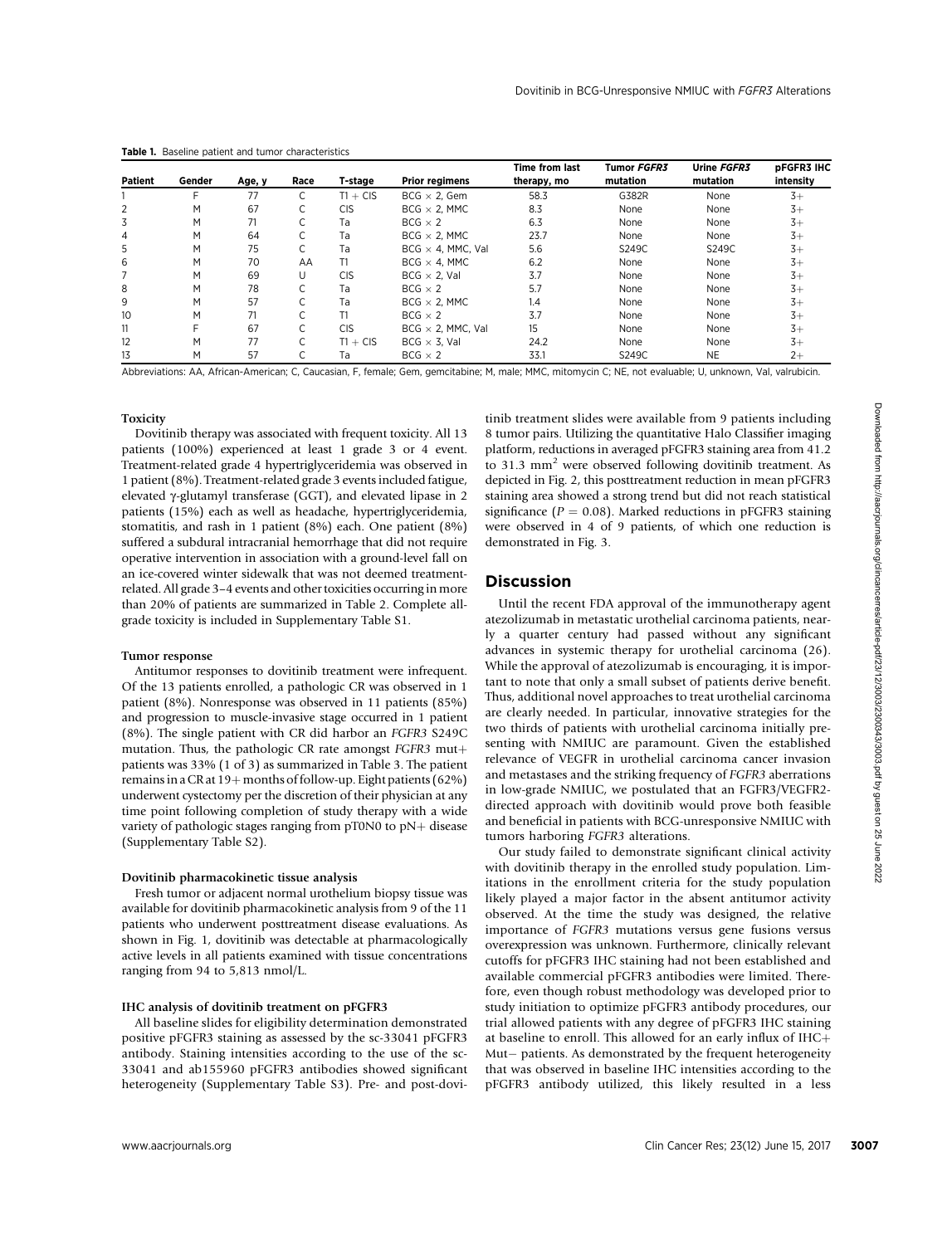| Adverse event                 | Grade 1  | Grade 2  | Grade 3  | Grade 4  |
|-------------------------------|----------|----------|----------|----------|
| Constitutional                |          |          |          |          |
| Fatigue                       | 5 (39%)  | 4 (31%)  | 2 (15%)  | $0(0\%)$ |
| Pain                          | 6 (46%)  | 6(46%)   | 0(0%)    | 0(0%     |
| Fall                          | $0(0\%)$ | 0(0%     | 1(8%)    | 0(0%)    |
| Other constitutional          | 3 (23%)  | 2 (15%)  | 0(0%)    | 0(0%)    |
| Vascular                      |          |          |          |          |
| Hypertension                  | 0(0%)    | 2 (15%)  | 2 (15%)  | 0(0%)    |
| Headache                      | 5 (39%)  | 1(8%)    | 1(8%)    | 0(0%)    |
| Intracranial hemorrhage       | 0(0%)    | 0(0%     | 1(8%)    | 0(0%)    |
| Gastrointestinal              |          |          |          |          |
| <b>GERD</b>                   | 2 (15%)  | 3(23%)   | 1(8%)    | 0(0%)    |
| Constipation                  | 2 (15%)  | 2 (15%)  | 0(0%)    | 0(0%)    |
| Diarrhea                      | 8 (62%)  | 2(15%)   | $0(0\%)$ | $0(0\%)$ |
| Anorexia                      | 4 (31%)  | 1(8%)    | $0(0\%)$ | 0(0%)    |
| Weight loss                   | 4 (31%)  | $0(0\%)$ | $0(0\%)$ | $0(0\%)$ |
| Dysgeusia                     | 5 (39%)  | 2(15%)   | $0(0\%)$ | $0(0\%)$ |
| Nausea/Emesis                 | 6(46%)   | $0(0\%)$ | $0(0\%)$ | $0(0\%)$ |
| Emesis                        | 4 (31%)  | 0(0%)    | 0(0%)    | 0(0%)    |
| Other gastrointestinal        | 2 (15%)  | 3 (23%)  | 0(0%)    | 0(0%)    |
| Skin                          |          |          |          |          |
| Stomatitis                    | $0(0\%)$ | 0(0%)    | 1(8%)    | 0(0%)    |
| Rash                          | 4 (31%)  | 1(8%)    | 1(8%)    | 0(0%)    |
| Hand-foot syndrome            | 2 (15%)  | 1(8%)    | 0(0%)    | 0(0%)    |
| Dry mouth                     | 4 (31%)  | 0(0%)    | 0(0%)    | 0(0%)    |
| Other skin                    | 6 (46%)  | 2(15%)   | $0(0\%)$ | 0(0%)    |
| Genitourinary                 |          |          |          |          |
| Bladder spasms                | $0(0\%)$ | 3(23%)   | $0(0\%)$ | $0(0\%)$ |
| Other urinary                 | 7 (54%)  | 1(8%)    | 0(0%)    | 0(0%)    |
| Infection                     |          |          |          |          |
| Fever                         | 4 (31%)  | $0(0\%)$ | $0(0\%)$ | $0(0\%)$ |
| Infection                     | $0(0\%)$ | 8 (62%)  | 0(0%)    | 0(0%)    |
| Pulmonary                     |          |          |          |          |
| Hoarseness                    | 3 (23%)  | 0(0%)    | 0(0%)    | 0(0%)    |
| Other pulmonary               | 4 (31%)  | 1(8%)    | 0(0%)    | 0(0%)    |
| Musculoskeletal               |          |          |          |          |
| Arthralgia/Myalgia            | 4 (31%)  | 2 (15%)  | 0(0%)    | 0(0%)    |
| Metabolic                     |          |          |          |          |
| Hypertriglyceridemia          | 1(8%)    | 2 (15%)  | 1 (8%)   | 1(8%)    |
| Elevated alkaline phosphatase | 2(15%)   | 1(8%)    | 0(0%)    | 0(0%)    |
| <b>Elevated GGT</b>           | $0(0\%)$ | 1(8%)    | 2 (15%)  | 0(0%)    |
| Hypoalbuminemia               | 2(15%)   | 1(8%)    | $0(0\%)$ | $0(0\%)$ |
| Elevated lipase               | $0(0\%)$ | $0(0\%)$ | 2 (15%)  | $0(0\%)$ |
| Other metabolic               | 6(46%)   | $0(0\%)$ | 0(0%)    | 0(0%)    |
| Hematologic                   |          |          |          |          |
| Anemia                        | 4 (31%)  | $0(0\%)$ | $0(0\%)$ | 0(0%)    |

Table 2. All grade 3-4 adverse events and other adverse events occurring in more than 20% of patients

Table **3.** Tumor response to dovitinib treatment

biologically enriched population than intended. An amendment to cap the number of  $H C + M ut$  patient enrollment at 10 patients was instituted; however, the trial was closed after enrolling only 3 Mut+ patients. In recent trial reports of other FGFR3 inhibitors (JNJ-42756493, BGJ398, AZD4547) in metastatic patients with urothelial carcinoma, it now appears clear that activating FGFR3 mutations or fusions are required for tumor responses (27–29). In trials of these agents mandating either FGFR3 mutation or fusions, reduction of tumor size was observed in 50% to 60% of metastatic patients with urothelial carcinoma (27, 29). Interestingly, in a prior report of dovitinib in metastatic patients with urothelial carcinoma, no responses were observed among 12 patients with FGFR3 mutations (30). It is not clear whether differences in FGFR3 mutation testing methodology or individual drug FGFR3-binding site properties explain discordant clinical activity. An observed CR 1 of the 3 Mut+ patients treated with dovitinib in our trial is consistent with the more recent FGFR3 inhibitor results. With only 3 Mut+ patients enrolled, it is impossible for our study to provide any meaningful CIs around the true CR rate. However, it is encouraging that the single CR patient has demonstrated a sustained remission out to  $19+$  months. Furthermore, a strong trend in decreased posttreatment pFGFR3 staining was observed regardless of FGFR3 mutation status.

In addition to patient selection limitations, the high rate of treatment-related toxicity led to frequent dose reductions including 2 of the 3 FGFR3 Mut+ patients discontinuing dovitinib early. These dose modifications led to reduced dovitinib dose intensity in most patients and may have compromised antitumor effects. For future trials, particularly in the NMIUC population, our study provides a good example of the need to have a drug that is not only effective but also tolerable at therapeutic doses to impart true benefit. Specifically, as in the case of dovitinib, the acceptance of relatively high rates of chronic toxicity in heavily pretreated metastatic solid tumor phase I trials may be greater than in NMIUC, given that NMIUC can be cured with cystectomy (31). In future design of NMIUC trials, particular attention to high rates of acute or chronic grade 1–2 toxicities is warranted particularly if a drug will require chronic or lifelong administration to prevent tumor recurrence. In addition, perioperative complication rates from patients who proceed to posttreatment cystectomies are of critical importance in NMIUC trials, particularly when agents with known effects on bleeding and wound-healing such as FGFR or VEGFR inhibitors

|         | <b>Baseline</b> | Tumor FGFR3 | <b>Duration of</b> | Posttreatment  | Response  |
|---------|-----------------|-------------|--------------------|----------------|-----------|
| Patient | T-stage         | mutations   | treatment, mo      | T-stage        | category  |
|         | $T1 + CIS$      | G382R       | 0.8                | <b>NE</b>      | <b>NR</b> |
| 2       | <b>CIS</b>      | None        | 2.7                | <b>CIS</b>     | <b>NR</b> |
| 3       | Тa              | None        | 4.4                | Ta             | <b>NR</b> |
| 4       | Тa              | None        | 2.8                | Ta             | <b>NR</b> |
| 5       | Тa              | S249C       | 0.7                | <b>NE</b>      | <b>NR</b> |
| 6       |                 | None        | 2.7                | T1             | <b>NR</b> |
|         | <b>CIS</b>      | None        | 5.3                | <b>CIS</b>     | <b>NR</b> |
| 8       | Тa              | None        | 3.3                | T1             | <b>NR</b> |
| 9       | Тa              | None        | Ć                  | Ta             | <b>NR</b> |
| 10      |                 | None        | 2.7                | T <sub>2</sub> | <b>PD</b> |
| 11      | <b>CIS</b>      | None        | 4.4                | <b>CIS</b>     | <b>NR</b> |
| 12      | $T1 + CIS$      | None        | 3.2                | T1             | <b>NR</b> |
| 13      | Тa              | S249C       | 17.5               | T0             | <b>CR</b> |

Abbreviations: NE, not evaluable; NR, nonresponder; PD, progressive disease.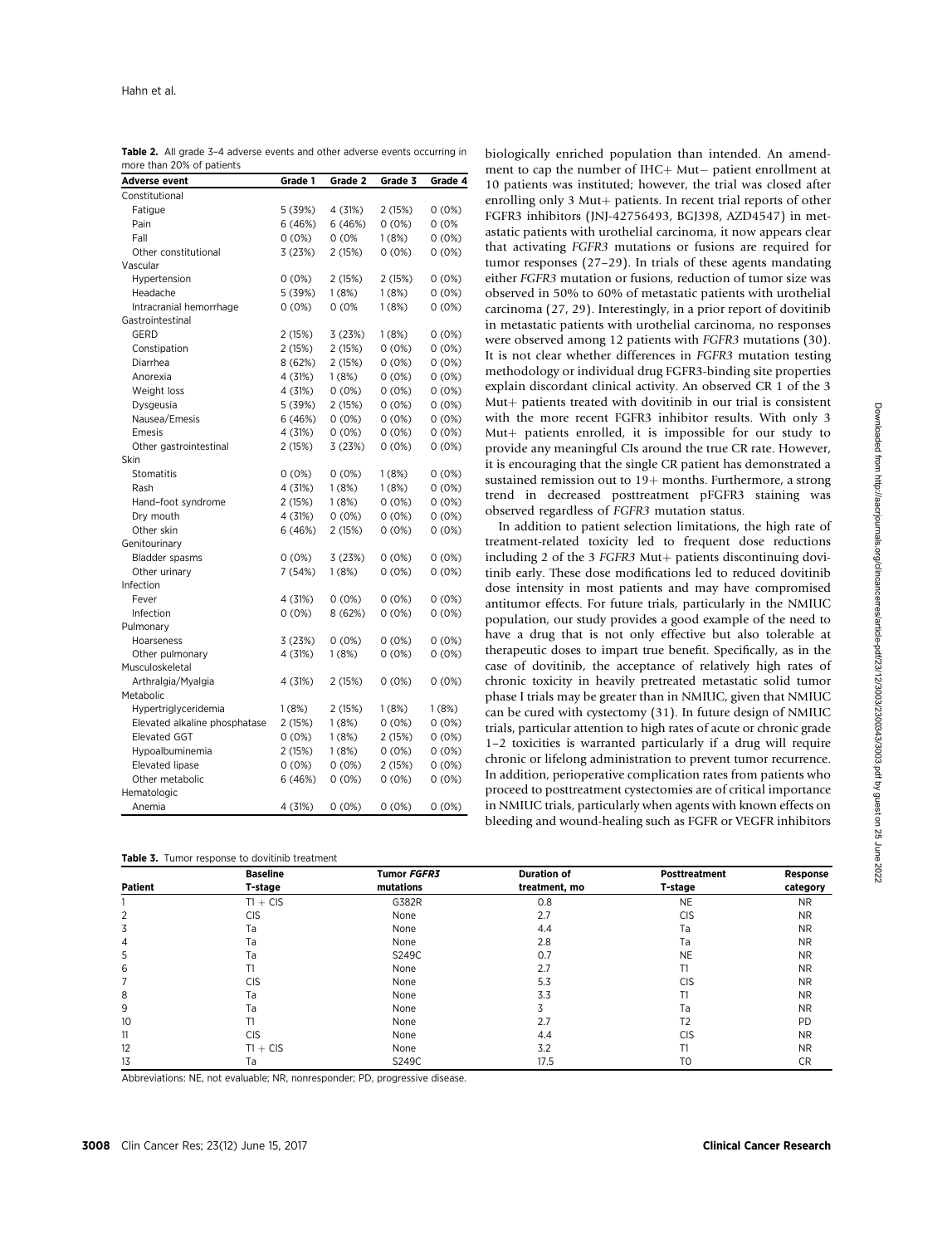

Figure 1. Posttreatment dovitinib tissue concentration.

are studied. While no life-threatening perioperative complications were observed in our trial, our sample size is insufficient to discount the possibility of such risks.

Despite the absent clinical activity, our study establishes several innovative principles in the design of NMIUC trials that should facilitate improved future clinical trial designs in this population. First, our study demonstrated the feasibility of tumor genomic testing as an eligibility requirement in the NMIUC population in a multisite setting. In fact, of the 17 patients screened, 15 (88%) had sufficient tumor available for FGFR3 mutation testing. While investigation of oral kinase inhibitors in patients with NMIUC has been pursued by other investigators, to our knowledge, our trial is the first to be undertaken in a molecularly enriched NMIUC population (32). With the establishment of intrinsic basal and luminal tumor subtypes from analysis of The Cancer Genome Atlas (TCGA) urothelial carcinoma samples, we expect an increased need for future urothelial carcinoma clinical trials to target specific genomically defined patient subsets (33). Our study demonstrates that, despite the small tumor samples obtained from standard-of-care TURBT specimens, enrichment of NMIUC patient subsets based on molecular testing is possible and should be pursued if scientific hypotheses warrant it.

In addition, our results establish the frequency of FGFR3 mutations in the BCG-unresponsive NMIUC population at 18% (3 of 17 patients), a previously unknown benchmark. Our a priori design assumption that the FGFR3 mutation rate in patients with BCG-unresponsive NMIUC would fall somewhere between the reported rates in low-grade NMIUC (65%) and muscle-invasive urothelial carcinoma (15%)

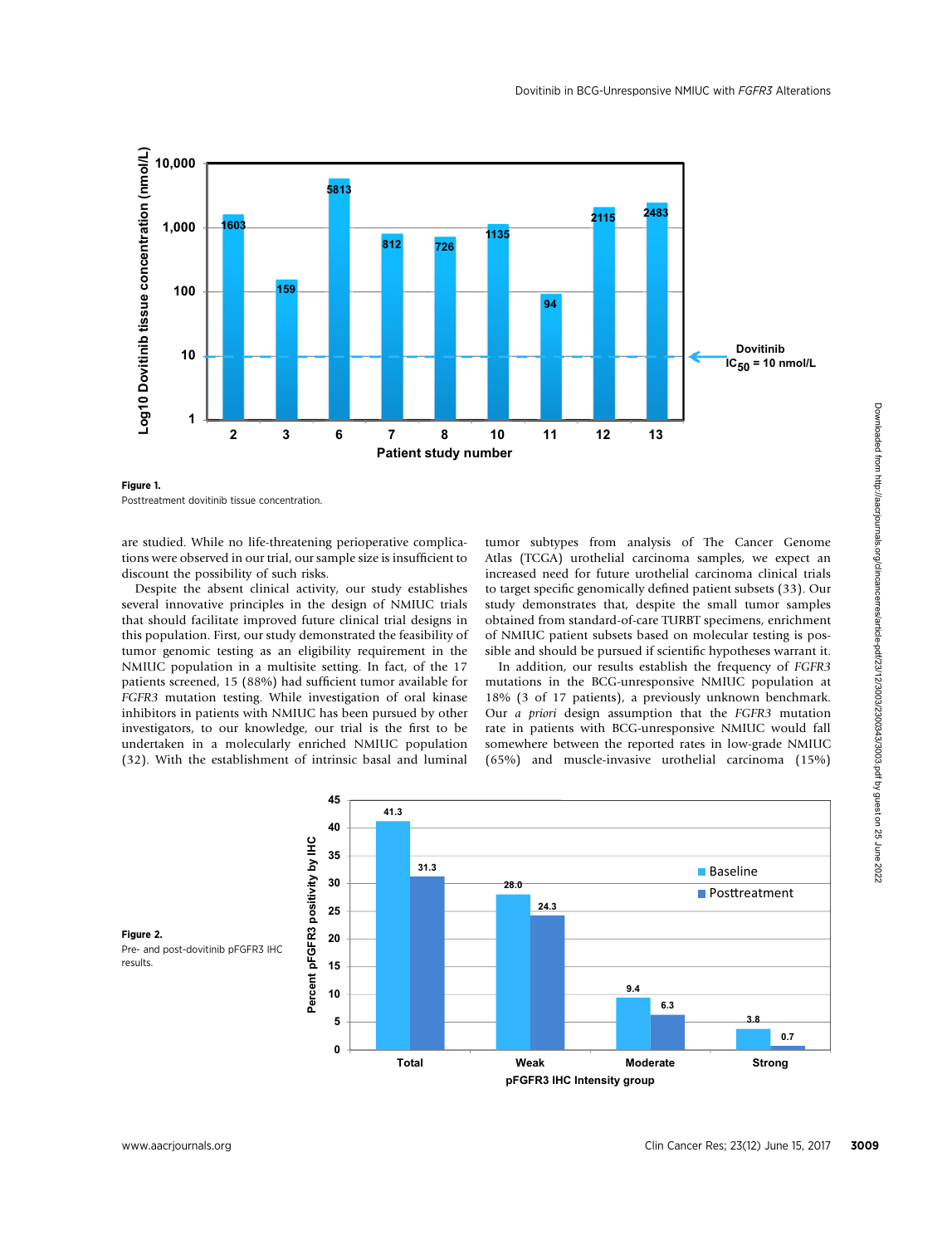

#### Figure 3. Dovitinib pFGFR3 IHC pathology samples. A, Patient 3 - Baseline. B. Patient 3 – Posttreatment cycle 3 day

patients proved incorrect. Our results suggest that BCG-unresponsive NMIUC more closely resembles muscle-invasive and metastatic urothelial carcinoma than a low-grade NMIUC predecessor tumor. The lower rate of FGFR3 mutations observed in the BCG-unresponsive NMIUC population has implications on future sample size considerations of FGFR3-targeting trials in this population.

Importantly, our trial showed that oral administration of dovitinib unanimously achieved pharmacologically active urothelial tissue concentrations. This finding suggests that lack of clinical activity was related to drug toxicity and study population design issues rather than drug delivery failure. These results support further investigation of systemically administered agents in the NMIUC population. A caveat, however, is the fact that the urothelial tissue bioavailability is not usually investigated or provided in preclinical testing data provided in investigator brochures of most novel cancer drugs. A high intact urinary excretion of drug can be reassuring of adequate urothelial tumor drug concentration exposure. However, if urothelial tissue concentrations are critical in the decision process to assess the effectiveness of systemic versus intravesical routes of drug administration, development of clinical pharmacology assays to measure urothelial tissue drug concentrations are strongly recommended.

Finally, our study demonstrates the importance of multispecialty investigator engagement in the conduct of early-stage urothelial carcinoma trials. At each participating center, a urologist, medical oncologist, and pathologist were identified to serve as local champions for the trial. While multidisciplinary teams in varying forms are often utilized in the administration of neoadjuvant cisplatin-based chemotherapy for muscle-invasive urothelial carcinoma, our study highlights the importance of also developing highly functional cross-discipline research collaborations in NMIUC patients. The need for urothelial carcinoma multispecialty research infrastructure is increasing in parallel with the rapid expansion of clinical trials being conducted in the muscle-invasive adjuvant, neoadjuvant, and BCG-unresponsive NMIUC populations.

In summary, our study firmly establishes that pFGFR3 IHC alone should not be used as a solitary qualifying criteria for enrollment in future urothelial carcinoma trials of FGFR3 kinase inhibitors. In addition, the unfavorable toxicity profile of dovitinib precludes further development in the NMIUC population. However, antitumor activity consistent with other reports in FGFR3 Mut+ patients was observed further implying FGFR3 as a viable therapeutic target in urothelial carcinoma across all stages including NMIUC. The demonstration that genomic testing as an eligibility requirement in NMIUC patients is feasible and the detection of pharmacologically active dovitinib urothelial tissue concentrations by oral drug administration are novel findings with implications for future NMIUC trial designs.

### Disclosure of Potential Conflicts of Interest

No potential conflicts of interest were disclosed.

### Authors' Contributions

Conception and design: N.M. Hahn, M.O. Koch, R.S. Foster, Z. Liu, G.J. Tsongalis Development of methodology: N.M. Hahn, G.J. Netto, D.R. Jones, G.E. Sandusky, T. Breen, Z. Liu, S.A. Turner, F.B. de Abreu, G.J. Tsongalis, R.E. Greenberg Acquisition of data (provided animals, acquired and managed patients, provided facilities, etc.): N.M. Hahn, T.J. Bivalacqua, A.E. Ross, G.J. Netto, A.S. Baras, J.C. Park, C. Chapman, T.A. Masterson, M.O. Koch, R. Bihrle, R.S. Foster, T.A. Gardner, L. Cheng, T. Breen, C. Albany, M.L. Moore, A. Reed, F.B. de Abreu, T.L. Gallagher, G.J. Tsongalis, E.R. Plimack, R.E. Greenberg

Analysis and interpretation of data (e.g., statistical analysis, biostatistics, computational analysis): N.M. Hahn, T.J. Bivalacqua, G.J. Netto, J.C. Park, R.S. Foster, L. Cheng, D.R. Jones, K. McElyea, G.E. Sandusky, T. Breen, Z. Liu, C. Albany, S.A. Turner, F.B. de Abreu, E.R. Plimack

Writing, review, and/or revision of the manuscript: N.M. Hahn, T.J. Bivalacqua, A.E. Ross, G.J. Netto, R.S. Foster, A.S. Baras, T.A. Gardner, L. Cheng, D.R. Jones, G.E. Sandusky, Z. Liu, C. Albany, F.B. de Abreu, G.J. Tsongalis, E.R. Plimack, R.E. Greenberg, D.M. Geynisman

Administrative, technical, or material support (i.e., reporting or organizing data, constructing databases): N.M. Hahn, A.S. Baras, K. McElyea, S.A. Turner, G.J. Tsongalis

Study supervision: N.M. Hahn, T.A. Masterson, R.A. Loman, R.E. Greenberg

#### Grant Support

This study was supported by grant funding from investigator-initiated funds from Novartis and NCI Cancer Center support grant funding (P30CA006973).

The costs of publication of this article were defrayed in part by the payment of page charges. This article must therefore be hereby marked advertisement in accordance with 18 U.S.C. Section 1734 solely to indicate this fact.

Received September 13, 2016; revised November 7, 2016; accepted November 8, 2016; published OnlineFirst December 8, 2016.